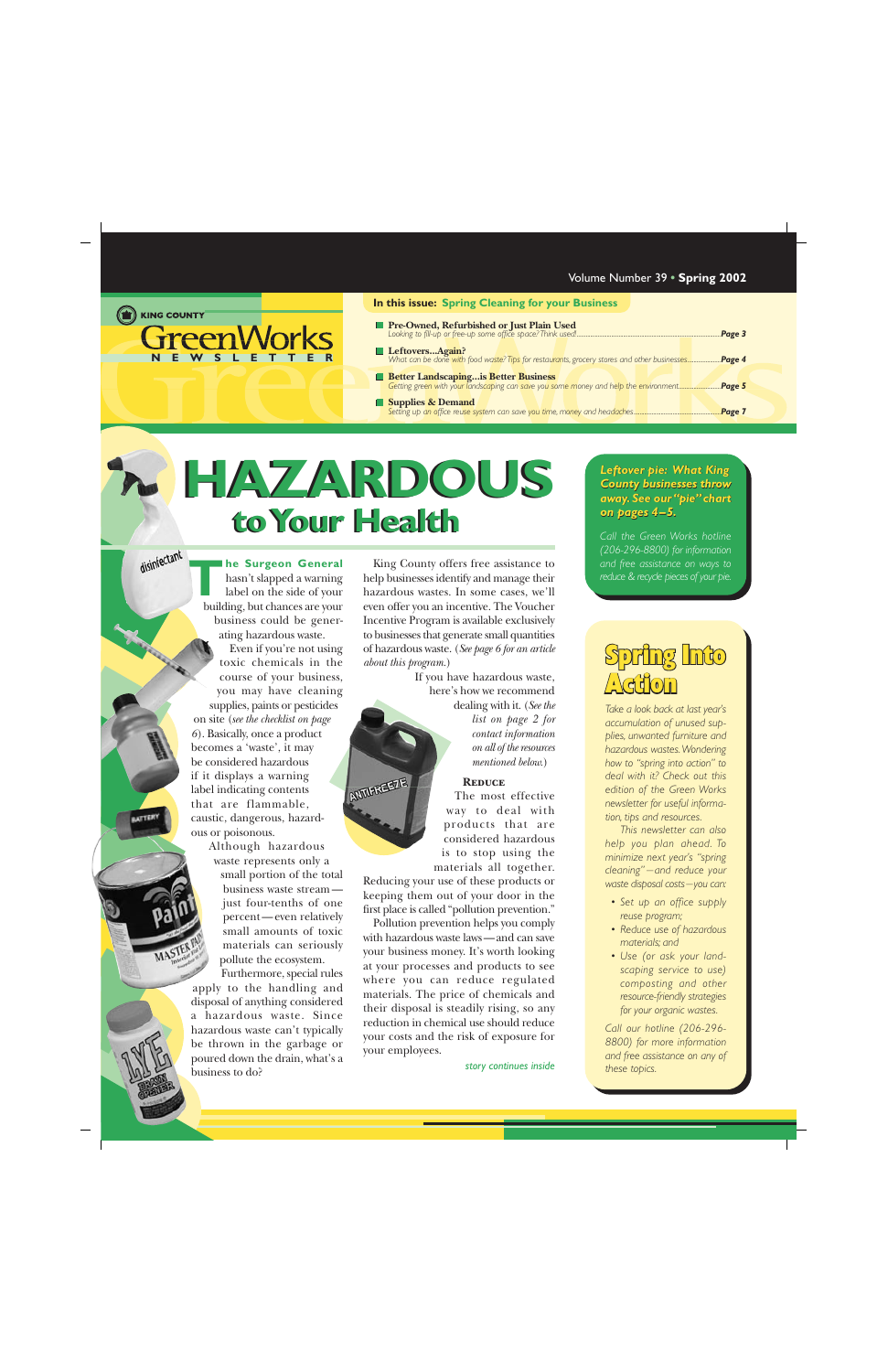## <span id="page-1-0"></span>**to Your Health to Your Health HAZARDOUS HAZARDOUS**

#### *[continued from front page](#page-0-0)*

Here are a couple of examples:

• **Replace solvent cleaners with detergent cleaners.** If you are cleaning parts in a solvent-based parts washing tank, switch to detergent cleaner in a cabinet washer, allowing you to recapture your cleaning solutions and save hundreds of dollars a year.

• **Use alternatives to aerosol spray cleaners and degreasers.** Try a soapy rag instead. It's often more than enough to do the job.

#### **Recycle**

If you can't eliminate hazardous products, your next best option may be to recycle them.

Some products, like fluorescent lamps, can be recycled easily. And by recycling them, your hazardous waste handling requirements become less stringent. A local Seattle recycler, Ecolights Northwest, recycles fluorescent lights and batteries, as well as mercury thermostats and switches. More information is available at [www.ecolights.com](http://www.ecolights.com).

You might also find that your trash is someone else's treasure. Through IMEX, the Industrial Materials Exchange, businesses can list items they no longer need but which might be useful to another company. Accessible on-line or via a printed directory, exchange listings are directed into two categories: *Available* and *Wanted*. Not all the listings involve hazardous waste, but categories include acids, paints and coatings, oils and waxes, laboratory chemicals and solvents.

#### **Treating Your Hazardous Wastes**

You or your hazardous waste vendor may be able to reduce the volume of your waste or make it less hazardous by treating it. Treating it can greatly reduce your costs for disposal. Laboratories are best suited for handling waste in this way.

Under certain conditions, the Washington State Department of Ecology (Ecology) encourages on-site treatment of hazardous THURSDAY OF THE REAL PROPERTY wastes. Ecology offers six "Focus Sheets" with

treatment-specific guidance covering the following strategies: carbon "adsorption;" elementary neutralization; evaporation; filtration; separation; and solidification. Copies are available from Ecology's Northwest Regional Office by calling 425- 649-7000, or on their website at [www.ecy.wa.gov/programs/hwtr/reg\\_comp\\_guide/pages/](http://www.ecy.wa.gov/programs/hwtr/reg_comp_guide/pages/treatment_page.html) [treatment\\_page.html](http://www.ecy.wa.gov/programs/hwtr/reg_comp_guide/pages/treatment_page.html).

#### **Disposal**

You can contract with a permitted hazardous waste management facility, also known as a treatment, storage, disposal or recycling facility (or TSDR). Since the business that generates the waste is legally responsible for the ultimate fate of that waste, it's important to select reputable companies.

King County's Hazardous Waste Directory (a.k.a. The Yellow Book) provides information on how to handle each waste type and also lists reputable waste vendors.

Although the Yellow Book is a great resource, individual waste vendors may become out of compliance with the state from time to time. It is the responsibility of each business to audit prospective waste vendors in Washington State by contacting the Records Division of the Department of Ecology at 360-407-6040, or P.O. Box 47658, Olympia, 98504-7658. You can request a copy of the vendor's most recent inspection report.

#### **Shine**

Once you've identified your hazardous wastes and started managing them, King County can help you shine! EnviroStars is a regional program that certifies qualifying businesses for their efforts to prevent pollution and reduce hazardous waste. Certified businesses receive recognition and marketing benefits in the form of awards, Internet promotion, mention in radio commercials, newspaper ads and other media. Contact EnviroStars and learn more about

how to let your customers know that you're an environmentally sound business.



#### **Pollution Prevention**

Local Hazardous Waste Management Program in King County

[www.metrokc.gov/hazwaste](http://www.metrokc.gov/hazwaste) 206-263-3050

#### Pollution Prevention Resource Center

[www.pprc.org](http://www.pprc.org) 206-352-2050

#### IMEX (Industrial Materials Exchange)

[www.metrokc.gov/hazwaste/imex](http://www.metrokc.gov/hazwaste/imex) 206-296-4899

#### **Recycling & Treatment**

#### Business Waste Line

[www.metrokc.gov/hazwaste/lhwmp/bwl.html](http://www.metrokc.gov/hazwaste/lhwmp/bwl.html) 206-296-3976

#### Hazardous Waste Library

[www.metrokc.gov/hazwaste/hwl](http://www.metrokc.gov/hazwaste/hwl) 206-263-3051

#### **Disposal**

How to Choose a Hazardous Waste Vendor [www.metrokc.gov/hazwaste/yb/ybchoose.html](http://www.metrokc.gov/hazwaste/yb/ybchoose.html)

Hazardous Waste Directory (a.k.a. The Yellow Book) [www.metrokc.gov/hazwaste/yb/ybwdlist.html](http://www.metrokc.gov/hazwaste/yb/ybwdlist.html)

#### Business Waste Line

[www.metrokc.gov/hazwaste/lhwmp/bwl.html](http://www.metrokc.gov/hazwaste/lhwmp/bwl.html) 206-296-3976

#### **Incentives**

#### **EnviroStars**

[www.envirostars.org](http://www.envirostars.org) 877-220-7827 206-263-3080

#### Voucher Incentive Program (VIP)

[www.metrokc.gov/hazwaste/lhwmp/voucher.html](http://www.metrokc.gov/hazwaste/lhwmp/voucher.html) 206-263-3038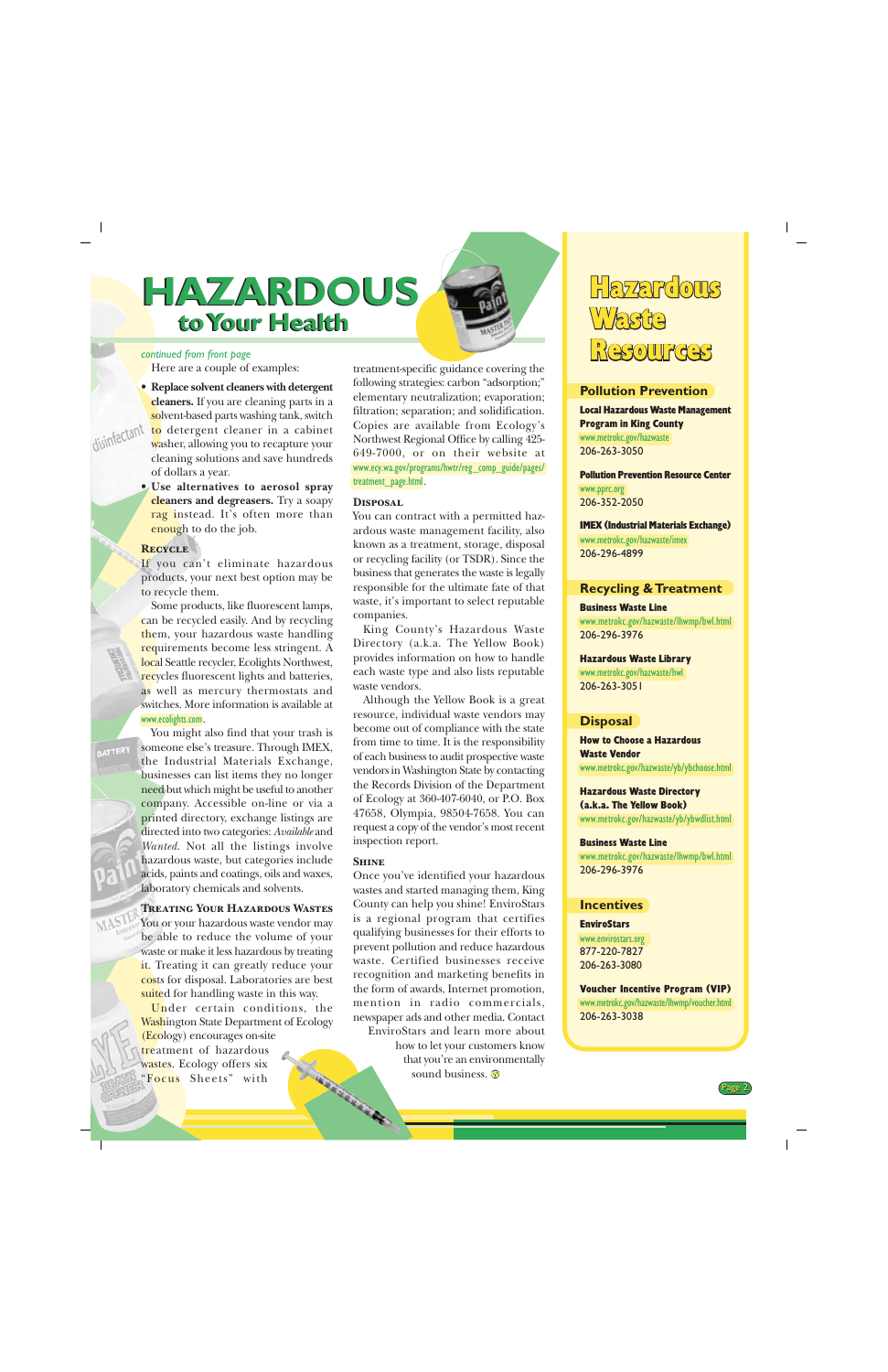# <span id="page-2-0"></span>Pre-owned, Pre-owned, Refurbished or Just Plain Used or Just Plain Used

**et's face it—furnishing an office** is expensive. Sure, sometimes **it's critical to buy job-specific et's face it—furnishing an office**<br>is expensive. Sure, sometimes<br>it's critical to buy job-specific<br>technology off the shelf, but does that new desk really need to be factory-fresh?

Read on for help finding better, less-

#### **Buying Used**

expensive options.

Used office furniture stores offer just about everything you need to outfit an office — lobby chairs, break room tables, cubicles, desks, credenzas, file cabinets and conference tables... some even stock various electronics and phones. And don't be fooled into thinking this gear looks like the equivalent of a rusted-out '56 Chevy. With a little hunting you can find equipment maintained in near perfect condition, or refurbished to like-new standards.

And in the past year or so there has actually been a glut of high-quality used office furnishings available in the Seattle area, due to a number of high-tech companies that have scaled back or gone out of business.

#### **Refurbishing**

Another option is to refurbish your existing office furniture. Refurbishing offers financial, aesthetic and environmental benefits.

According to the Office Furniture Recyclers Forum, prices for remanufactured furniture typically range from 30 to 50 percent less than new furniture—and the quality has steadily increased.

Quality "systems" furniture is a valuable asset, usually built to last. It includes cubicle dividers, desktops, shelving, filing and storage units integrated into attractive, space-efficient designs.

New fabrics and finishes applied to used systems furniture can enhance and update your office's look, at a substantial savings over new furnishings. Work surfaces can be re-laminated, panels resurfaced or reupholstered, and metal fixtures stripped and repainted.



We can save money & get some great stuff!

#### **Where to Look**

You can check your local Yellow Pages under *Office Furniture & Equipment– Repair & Refurbish* and *Office Furniture & Equipment–Used*. Or, for a quick list of sources, go to our website at [www.metrokc.gov/greenworks](http://www.metrokc.gov/greenworks). Click on *Reuse and*



*Recycling Database,* select *Furniture* and press *submit* to run the search.

On the other side of the coin, your company may be looking for a way to shed some office furniture. Don't risk your back dragging old steel desks down to the loading dock for recycling! There are better options, including:

- Offer your pre-owned stock to local used office furniture stores.
- Visit neighboring businesses to gauge their interest in purchasing your equipment.
- Check with local non-profits looking for a donation of quality used furniture and equipment.
- Sell your used furniture through the classified ads.
- Visit the Green Works website at [www.metrokc.gov/greenworks](http://www.metrokc.gov/greenworks), click on *Reuse and Recycling Database*, select *Furniture* and press *submit*. Here you will find businesses and nonprofits willing to accept your old office furnishings and supplies. Some restrictions apply, so call ahead for details.

Give used office furniture a second life. You'll be doing yourself—and the planet—a favor.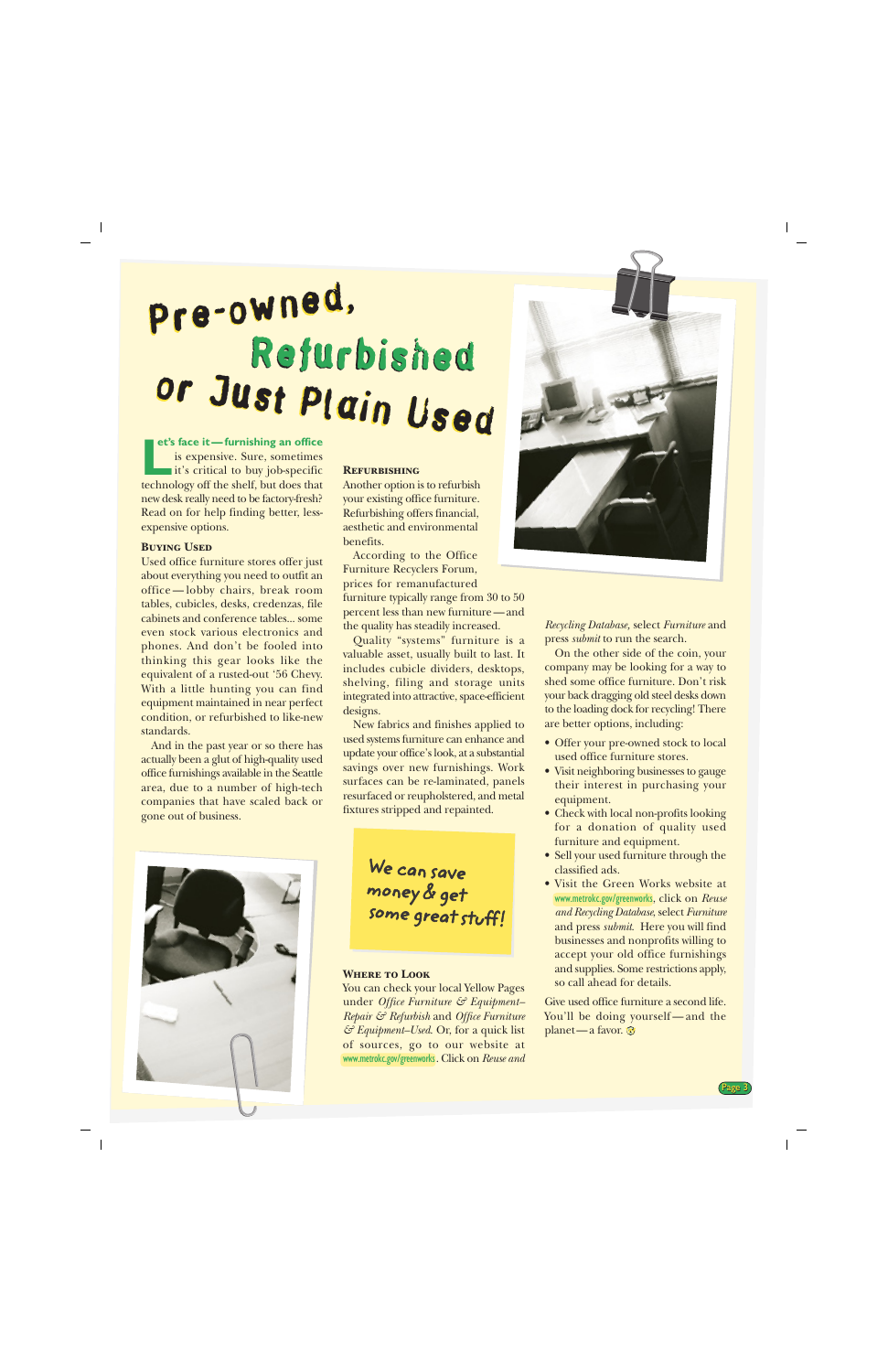# <span id="page-3-0"></span>**Leftovers...Again? Leftovers... Again?**

**iners don't always clean their** plates. Grocery produce doesn't always sell before it goes bad. For these, and a number of other reasons, food waste accounts for a whopping 13.4 percent of the waste from non-residential sources. It's one of the largest components of business waste ending up in the landfill. (Check out the pie chart below.) **DESPEND FORES CONSERVED SERVE AND SERVE THE SERVE AREA CONSERVED SERVERT PRESSURED PRESSURED PRESSURED AND SERVERT PRESSURED TO A DURING SURFACE AND SERVERT OF THE CONSERVED OF THE CONSERVERT PRESSURED TO A DURING THE SER** 

But there are better, cheaper ways for businesses to handle their "organic" leftovers.

#### **Avoid waste in the first place**

Those in the restaurant and food industry should first explore simple, cost-effective ways to prevent waste. Besides educating employees on rotating produce stock to minimize loss, look for practical ways to use food more efficiently, such as eliminating plate garnishes that won't be consumed. For more information, call Green Works at 206-296-8800 to request a copy of "Recipes to Prevent Waste in Restaurants."

#### **Don't throw it away—give it away**

Consider donating your surplus to food banks and distribution centers. Demand for food donations is up, so your contribution is vital. Food is normally transported in temperature-controlled vehicles and donors are protected from liability by federal and state "Good Samaritan" laws.

To find out how, go to [www.metrokc.gov/](http://www.metrokc.gov/greenworks) [greenworks](http://www.metrokc.gov/greenworks), click on the *Reuse and Recycling Database*, then check *Organics–Pre-consumer food waste* and press *submit*.

#### **Compost it**

Compost is a natural organic material produced when microorganisms break down organic materials such as food and yard waste. Some haulers collect food wastes separately for composting. If your business is in the southern part of King County, you can get pre-consumer food waste collection service from Waste Management-Rainier (206-243-4050) at lower costs than regular garbage collection fees. Unfortunately, similar service for other parts of King County has yet to be identified.

Hands-on options for recycling food wastes include a worm bin or an in-vessel composting system. These systems enable you to recycle your food waste on-site, thus eliminating disposal costs while also providing your own soil amendment. Systems range from very simple 15-gallon plastic worm bins to

Other Papel

to 20,000 pounds of a wide range of food waste per day. In a short time, these food scraps are turned into high-quality compost. For more information on worm bins and in-vessel composting systems, please call King County Green Works at 206-296-8800, or visit Seattle Tilth website to find sources for red worms, [www.seattletilth.org](http://www.seattletilth.org).

Food wastes comprise a large amount of the waste in our landfills—and can take up a sizeable portion of your dumpster as well. It's worth the time and money to look for other ways to deal with compostable waste. The environment (and some well-fed worms!) will benefit, too.

For more information on any of the above topics, or for free technical assistance, call the Green Works hotline at 206-296-8800.

Page 4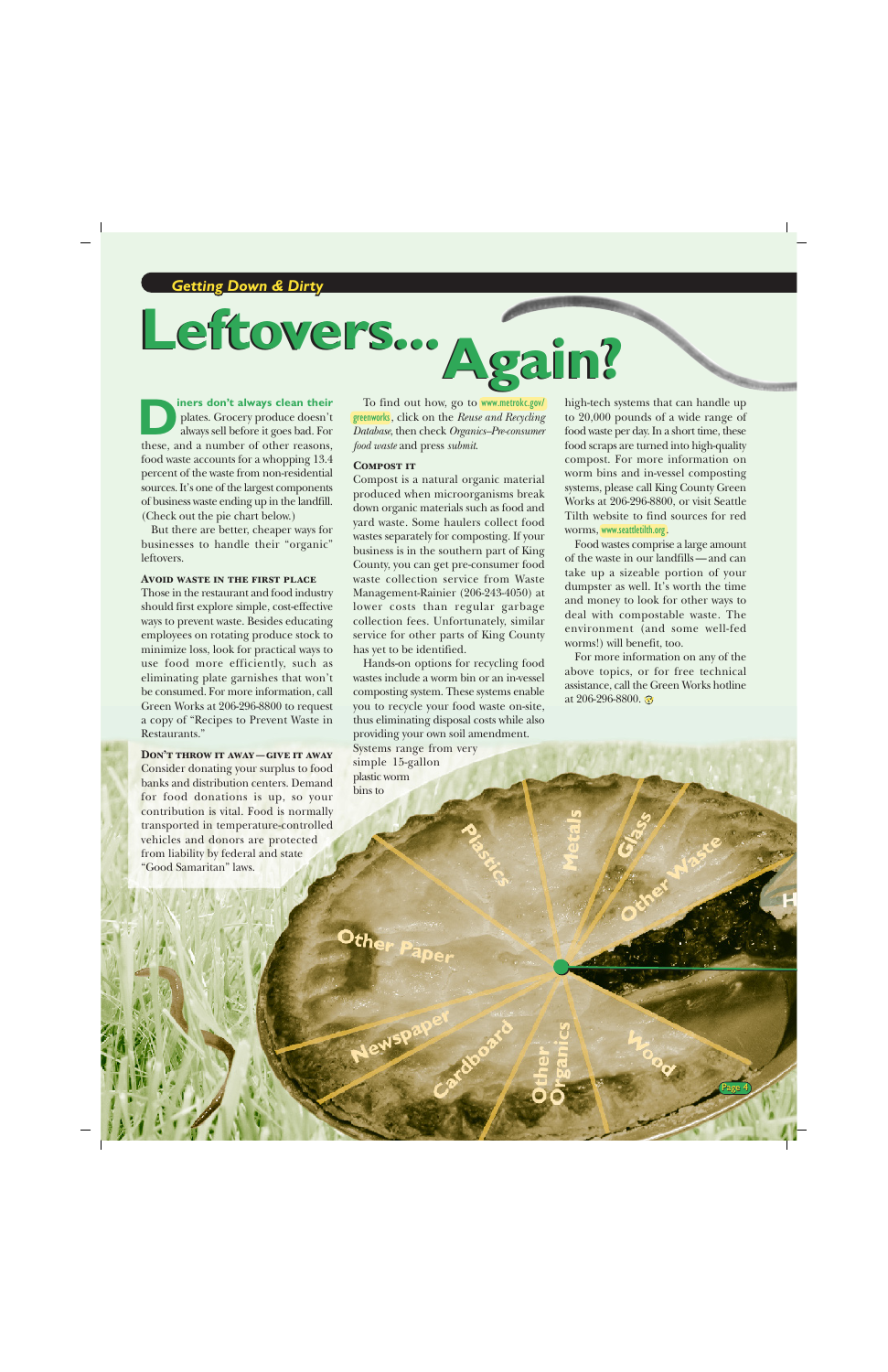# <span id="page-4-0"></span>**Better Landscaping... is Better Business Better Landscaping... is Better Business**

#### **n business, sometimes everything's**

coming up roses, but occasionally it's just grass and weeds. Whether your business is a storefront with a planting strip, or a corporate campus with extensive grounds, you have landscaping to manage.

Most businesses hire professional landscapers to maintain their grounds. But poor landscaping practices can lead to big environmental problems. Ask the proper questions when hiring a landscape firm.

• Do they grasscycle (mulch mow) by leaving clippings on your lawn? Yard waste is one of the largest components in the business waste stream, accounting for 4.7 percent of King County non-residential totals. Leaving clippings improves lawn health and reduces the use of fertilizer and water.

azardous

aste

- Do they test the soil? A core sample can reveal the organic content of your soil and provide clues to needed nutrients.
- Do they prepare the soil properly with soil amendments like compost and other soil amendments? Two to four inches of compost, tilled down to between six and twelve inches, will keep your plants healthy and vigorous.
- Do they mulch your planting beds? Leaves, wood chips, bark or compost help control weeds, prevent erosion, keep the soil moist and gradually distribute natural fertilizer.
- Do they use natural organic or slow release fertilizers? Soluble or "quick release" fertilizers tend to overfeed plants, with the excess running off into streams and lakes. Slow release products don't run off as easily, and last throughout the growing season.

## Pieces of the Pie

**King County Non-Residential Garbage:**

| $\rightarrow$ Food Waste  | 13.4% |
|---------------------------|-------|
|                           |       |
| Yard Waste                | 4.7%  |
| - Hazardous Waste         | .4%   |
| $\rightarrow$ Wood        | 10.8% |
| Other Organics            | 9.4%  |
| (textiles, tires, etc.)   |       |
| $\rightarrow$ Cardboard   | 9.0%  |
| $\rightarrow$ Newspaper   | 3.5%  |
| Other Paper               | 17.0% |
| $\rightarrow$ Plastics    | 11.2% |
| $ightharpoonup$ Metals    | 7.1%  |
| $\rightarrow$ Glass       | 2.7%  |
| $\rightarrow$ Other Waste | 11.0% |
| (ashes, furniture,        |       |
| appliances, etc.)         |       |

- **I** Do they design gardens for the coming up roses, but occasionally can reveal the organic content of your<br>it's just grass and weeds. Whether soil and provide clues to needed for the Northwest—drought-tolerant,<br>vour bus environment? Plants should be suitable for the Northwest—drought-tolerant, pest-resistant, and proper for the specific site, whether it's sunny, shady or sloped.
	- Do they provide efficient irrigation solutions? Drip irrigation systems and soaker hoses for planting beds—and timers that water lawns at optimal times to reduce evaporation—can significantly reduce water consumption.
	- Do they offer alternative approaches to herbicides and pesticides? There are a number of ways to reduce weeds and garden pests without chemicals. Look for a landscaper that can recommend an "organic" or environmentally sensitive approach.

So stop and smell the roses. Whether you use a professional landscape service or manage your own green space, ask the right questions. The right answers and actions can reduce yard waste, improve soil heath, conserve water, cut down on hazardous chemicals—and save money.

For more information about why each of these questions is important— and how to assess the answers you receive call the King County Hazardous Waste Management Program at 206-263- 3050 to request a copy of "How To Choose A Landscape Company". Visit [www.metrokc.gov/soils](http://www.metrokc.gov/soils) for information about the benefits of composting.

> *Rake in the benefits*

> > Page 5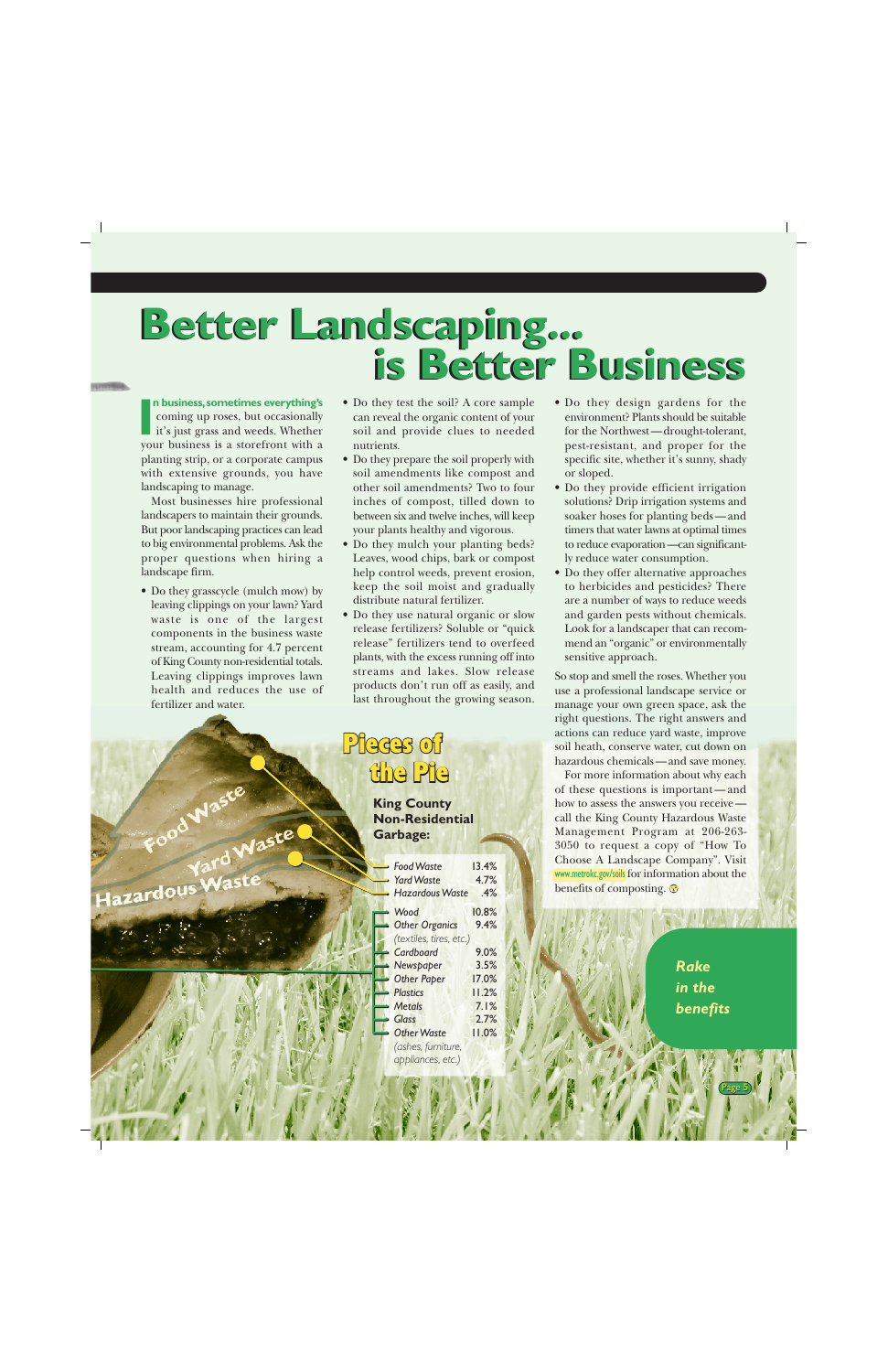## <span id="page-5-0"></span>**Hazardous** Waste **Checklist**

*You may not think that your business generates hazardous waste. But a glance through the list below will reveal just how many commonly used materials are hazardous. Learn more about proper handling of each of these hazardous wastes —and many more—at* [www.metrokc.gov/](http://www.metrokc.gov/hazwaste/smallbiz) hazwaste/smallbiz

#### *• Acids*

- *Adhesives*
- *Antifreeze*
- *Asbestos*
- *Batteries*
- *Biomedical wastes*
- *Bleach, cleaners, detergents and disinfectants*
- *Compressed gas containers*
- *Fluorescent lighting*
- *Formaldehyde*
- *Freon (refrigeration)*
- *Fuel and gasoline, used oil*
- *Inks and dyes*
- *Laboratory chemicals*
- *Paint*
- *Photographic chemicals*
- *Solvents*
- *Thermostats with mercury*

*Your business is probably generating hazardous waste*

**BATTERY** 

## *Hazardous Wastes* Get Rid<sub>of them</sub> **Properly, Properly, and Get Reimbursed! and Get Reimbursed!**

 **t's staring you in the face.** Your business generates small quantities of hazardous waste, but not too much t's staring you in the face. Your business generates small quantities of hazardous waste, but not too much—<br>less than 220 pounds per month. You know it's not safe to dump it, but you figure it will be expensive to handle, assuming you knew how. So it sits there while you fret, worry and wait.

The waste may still be staring you in the face, but so is the answer. It's the Voucher Incentive Program offered by the Local Hazardous Waste Management Program's (LHWMP).

Here's how it works. To qualify, your business must be located in King County. As mentioned above, you can't produce more than 220 pounds of haz-waste per month, or per batch. You request a site visit from an LHWMP field representative. It's a non-regulatory visit — LHWMP doesn't issue fines or citations. You agree to implement recommended

improvements in your waste handling. Voila—you're eligible for reimbursement of up to 50% of the hazardous materials management costs—to a maximum of \$500 per business site.

In the past five years, over 1,200 King County businesses classified as SQGs (Small Quantity Generators) have received more than \$400,000 in reimbursements. Shouldn't you get in on this worthwhile program, one that protects the environment and your pocketbook?

LHWMP participants include: King County Solid Waste Division; King County Water and Land Resources Division; cities in King County; the City of Seattle; and the Public Health Department of Seattle and King County.

For more information about the Voucher Incentive Program, call Patrick Hoermann at 206-263-3038 or e-mail him at [patrick.hoermann@metrokc.gov](mailto:patrick.hoermann@metrokc.gov).

#### **Dumped on at the Office**



*The moral of the story — Woodrow had the right intentions, but didn't know that there are safer, better methods for handling hazardous wastes. [See resources on page 2 for help.](#page-1-0)*

Page 6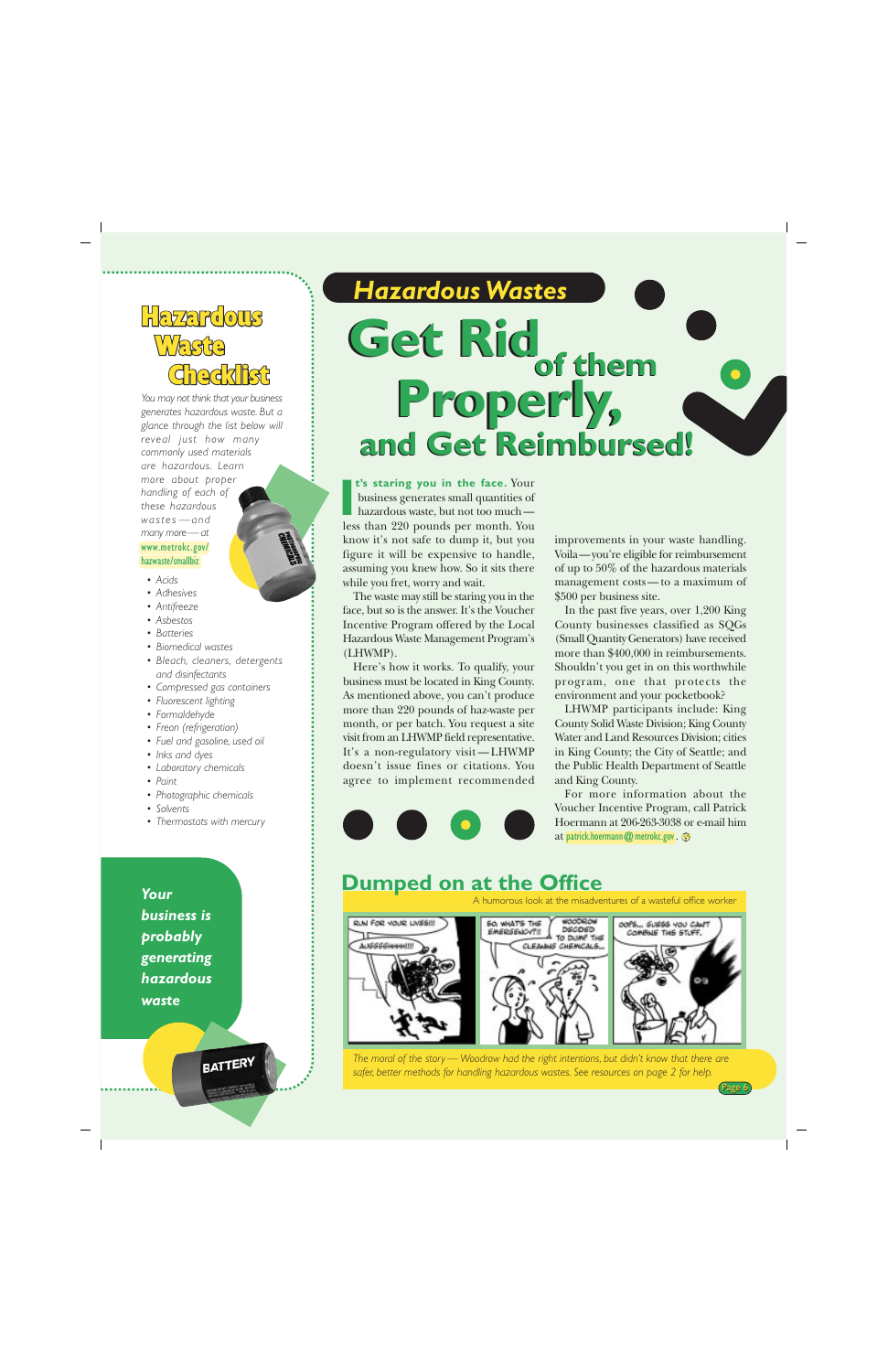## <span id="page-6-0"></span>Setting up an office reuse system...

# Supplies & Demand

**t's a common occurrence at the office.** Someone borrows your stapler, your ruler or your scissors, and you can't track them down. Or you need some file folders, but the cupboard is bare. What do you do? You ask the office manager<br>order more supplies. to order more supplies. **I**

There is a better—and cheaper—way. Set up an office reuse system. It's easier than you may think. Take it from the King County Solid Waste Division—they implemented<br>a successful reuse program at their King Street Capt. County County implemented a successful reuse program at their King Street Center office that provides a model of efficiency for businesses everywhere. Here is how it works for them.

#### Find your "champion"

A successful reuse station needs an

advocate, someone who believes in the concepts of waste reduction and reuse and will make the effort to implement a program. The office manager is a natural choice, but anyone that has the time and inclination to coordinate the program can make it work. This program "champion" should become your company expert on reuse principles and information. His or her efforts should be recognized as the company saves time, money and resources.

#### Define acceptable materials

Most reuse stations include three-ring

binders, file folders, hanging folders and their tabs, envelopes, scratch pads, desk organizers, mouse pads, lamps, note cards, staplers, Styrofoam packing peanuts or bubble wrap, rubber bands and calculators.

### Get out the word

Display one attractive, printed sign

labeling the reuse station. Locate additional signs in other parts of the office to point folks in the right direction.

Send out an inaugural e-mail or posting in your internal newsletter. Let people know the basic ground rules of the station. Occasional follow-up emails are helpful to remind staff when certain materials are running low, or when there is an abundant supply of a particular item. Let co-workers know they can call the program coordinator with questions.

#### Maintain the station

Someone needs to regularly tidy the Recycling

Waste Reductio

& Reuse

Page 7

n

area. Do some quality control to make sure the materials available are of good quality. If your reuse center turns into a junk heap and usable supplies are difficult to find, people won't come back.

Measure use

Hang a clipboard in your reuse station

for people to mark down what types of materials they're using from the site. Every so often, collect these sheets and make a tally. Let your co-workers know how many binders, etc. were re-used and approximately how much money it saved the company.

#### Be Creative

There's a lot of room to be innovative and

make the office supply reuse concept meet the needs of your office. For example, businesses with more than one location might consider a system of intraoffice "supply swaps." Supplies not needed in one location are shipped out to a location that needs them. Or you may also want to offer intra-office mail service, allowing easy pick up and delivery of reusable materials.

For more tips on reducing and reusing waste, call King County Green Works at 206-296-8800.  $\left(\cdot\right)$